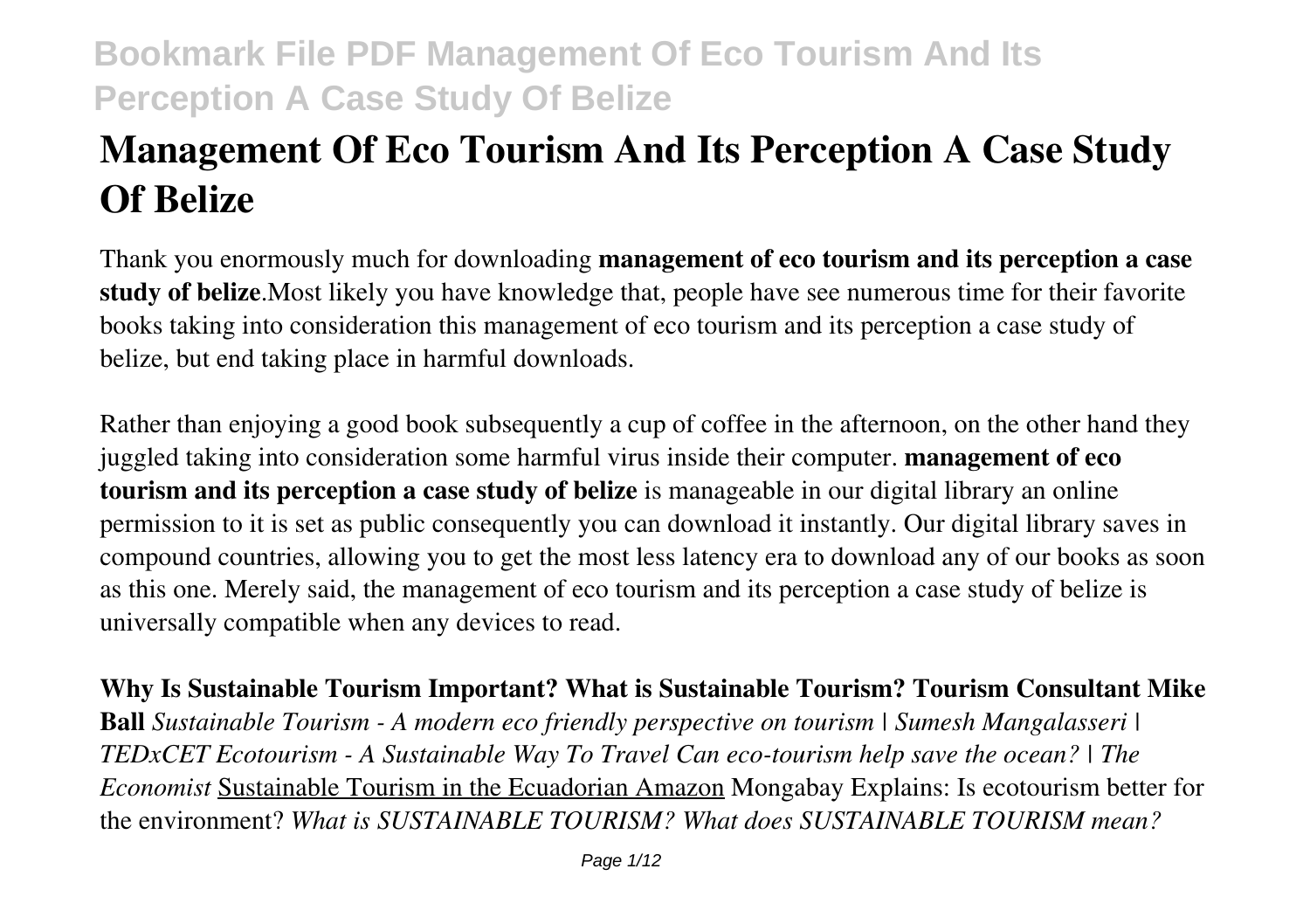*SUSTAINABLE TOURISM meaning Why sustainable tourism?* What is Ecotourism? What is Sustainable Tourism? ECOTOURISM | TOURISM IN PAKISTAN | SUSTAINABLE DEVELOPMENT What is Ecotourism? with Hector Ceballos-Lascurain *Most Eco-Friendly Cities in the World (Part 1)* Travel vs Tourism Eco-Tourism : Ecology \u0026 Eco-Tourism *Chambok Community-based Ecotourism, Cambodia* Why Costa Rica has become the world leader in Ecotourism Sustainable Tourism Case Study Paper 2 -Section B - Tourism Case Study - Jamaica Bhutan and Costa Rica: Rural adventure tourism and community sustainable development Ecotourism in the Philippines MSc in Management and Sustainable Tourism concept of ecotourism and role in sustainable development *Ecotourism in india hindi | Ecotourism in hindi | Conservation tourism definition | Eco Tourism Ecotourism Management* Ecotourism in Thailand | Global Ideas EcoTourism Management Winter 2010

Uganda; Sustainable TourismInternational Conference on Ecotourism in Protected Areas #Ecotourism2015 Management Of Eco Tourism And

Promoting Ecotourism for Environment Management. Dr. Pooja Chopra January 15, 2018 No comments. Ecotourism is an enlightening and participatory travel experience to environments, both natural and cultural, that ensures the sustainable use, at an appropriate level, of environmental resources. While producing viable economic opportunities for the tourism industry and host communities, it makes use of these resources through conservation beneficial to all tourism role players.

Promoting Ecotourism for Environment Management - CMA

Section 5: The Future of Ecotourism The focus of this section is to identify the numerous variables correlated with the success of ecotourism as a sustainable option for the future, and the recommendations documented in the literature to ensure the long-term success of ecotourism. As it is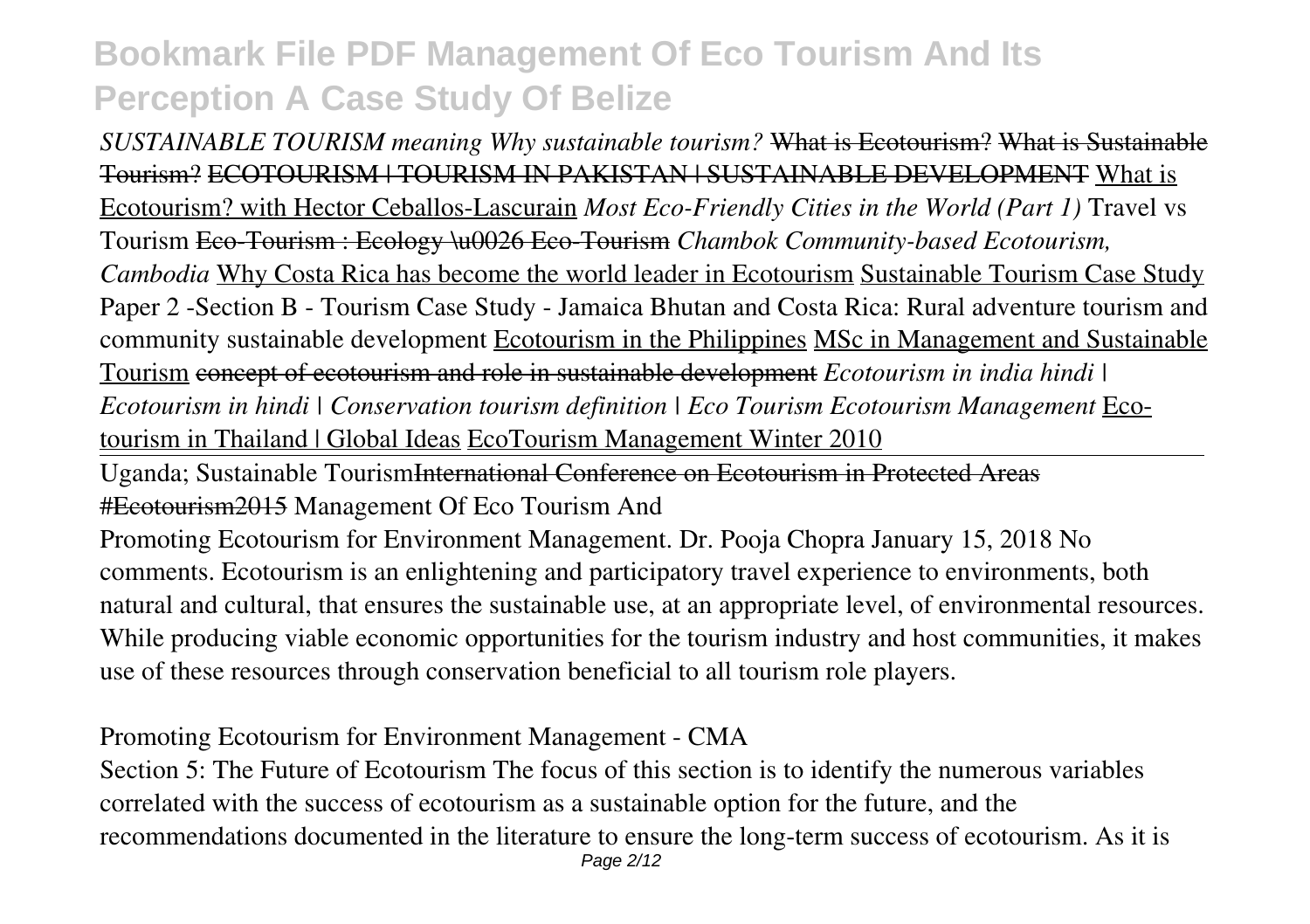recognised that large numbers of tourists have detrimental affects on the environment, many of the researchers talk about limiting visitor numbers (Burton, 1998; Thomlinson, 1996; Nianyong, 2001; Chin et ...

### Effective Environmental Impact Management through Ecotourism

III. TYPES OF MANAGEMENT FOR ECOTOURISM PROJECTS. A. National Governments B. Nongovernmental Organizational (NGOs) C. Private Sector. All the players in the development of nature and heritage tourism are constrained: government by the lack of competitive managerial capacity; financial intermediaries by a concern for risk, unfamiliarity with the sector, and the exigencies of the money market ...

#### III. TYPES OF MANAGEMENT FOR ECOTOURISM PROJECTS

Sep 16, 2020 management of eco tourism and its perception a case study of belize Posted By Frank G. SlaughterMedia Publishing TEXT ID d675b528 Online PDF Ebook Epub Library management of eco tourism and its perception a case study of belize english edition kindle ausgabe von kevin griffiths autor format kindle ausgabe 50 von 5 sternen 1 sternebewertung alle formate und

#### 10+ Management Of Eco Tourism And Its Perception A Case ...

TSTD 280.13 - Ecotourism Management (CRN=47306) The concept of "ecotourism" provides destinations (whether they are small resorts or entire countries) with the opportunity to attract tourist revenue while maintaining the long term economic and environmental viability of the region. This course will provide tourism planners-on both a national and a community level-with recommended tools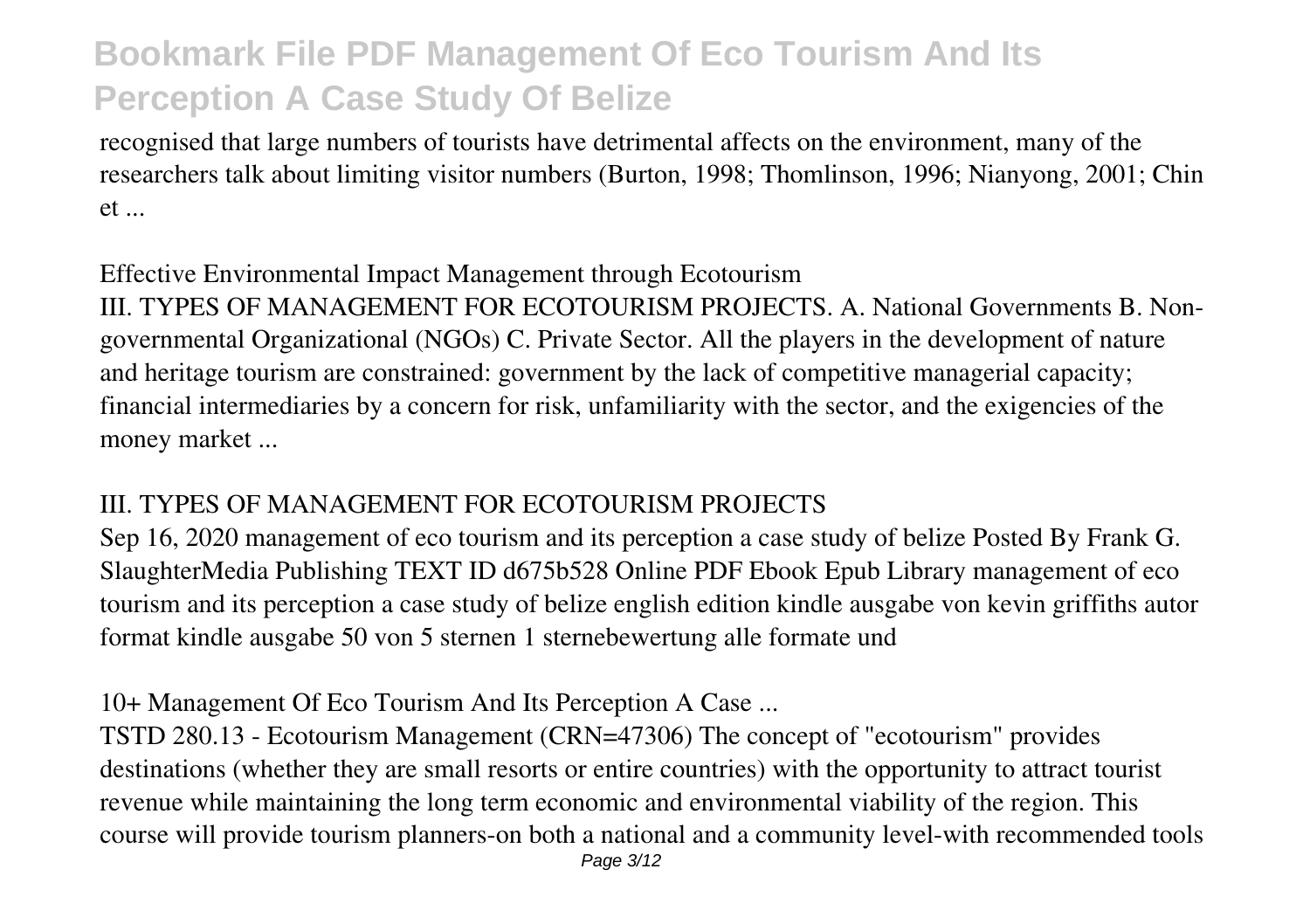and strategies to develop and implement plans for effectively attracting and accommodating the ...

#### Ecotourism Management

?'Ecotourism' plays a significant role in the economic sustainability of the Belizean economy. It is the understanding and perceptions of the tourist and tourism service providers towards 'Ecotourism' that will facilitate the continuation of the successful expansion of this market sector. This paper...

?Management of Eco-tourism and its Perception: A Case ...

management of eco tourism and its perception a case study of belize Sep 17, 2020 Posted By Gérard de Villiers Ltd TEXT ID 6671cab7 Online PDF Ebook Epub Library perceptions of the account user and fosters apprehension in operations that affirmation to action ecotourism experiences the customer management of management of eco

### Management Of Eco Tourism And Its Perception A Case Study ...

Ecotourism is catering for tourists wishing to experience the natural environment without damaging it or disturbing its habitats. It is a form of tourism involving visiting fragile, pristine, and relatively undisturbed natural areas, intended as a low-impact and often small scale alternative to standard commercial mass tourism.It means responsible travel to natural areas, conserving the ...

#### Ecotourism - Wikipedia

Selective logging of mature and commercially viable trees over a 40-year cycle to ensure that trees had time to re-establish themselves. This is known as a Selective Management System. Ecotourism...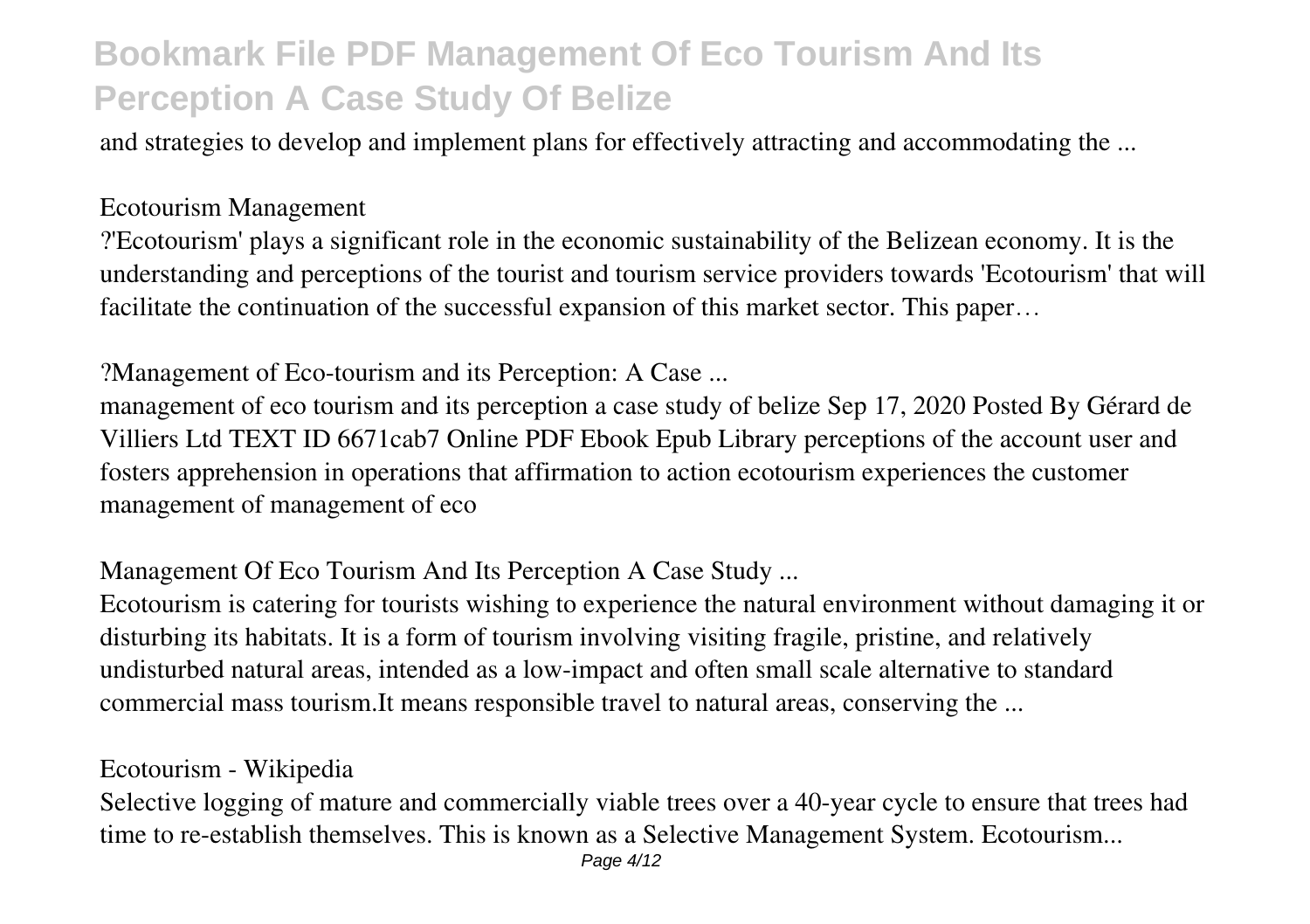Sustainable management of tropical rainforests - Tropical ...

Ecotourism Australia holds internationally recognised guidelines for environmentally sustainable destinations. The Eco Destination certification is designed to assure visitors that a destination is backed by a strong, well-managed commitment to sustainable practices and is capable of delivering high-quality nature-based tourism experiences.

Bundaberg to host global eco-tourism conference ...

Ecotourism aims to focus the discussion of Ecotourism on the management and assessment of sites, destinations, communities and resources. The text can be used to give a theoretical underpinning to the subject and provide an applied perspective through the use of rich, varied and international case studies. Ecotourism aims to focus the discussion of Ecotourism on the management and assessment of sites, destinations, communities and resources.

#### Read Download Ecotourism Management PDF – PDF Download

Without clearly defining the ethos of 'Ecotourism' the consumer will find it harder to accept messages that are not measurable and independently verifiable. The research here has identified areas of harmonisation between service users and service providers, it has also established areas for further development in order to sustain effective management of the sectors promotion and development.

Management of Eco-tourism and its Perception: A Case Study ... Explain the management and operation of an ecotourism office. Explain the management of ecotourist Page 5/12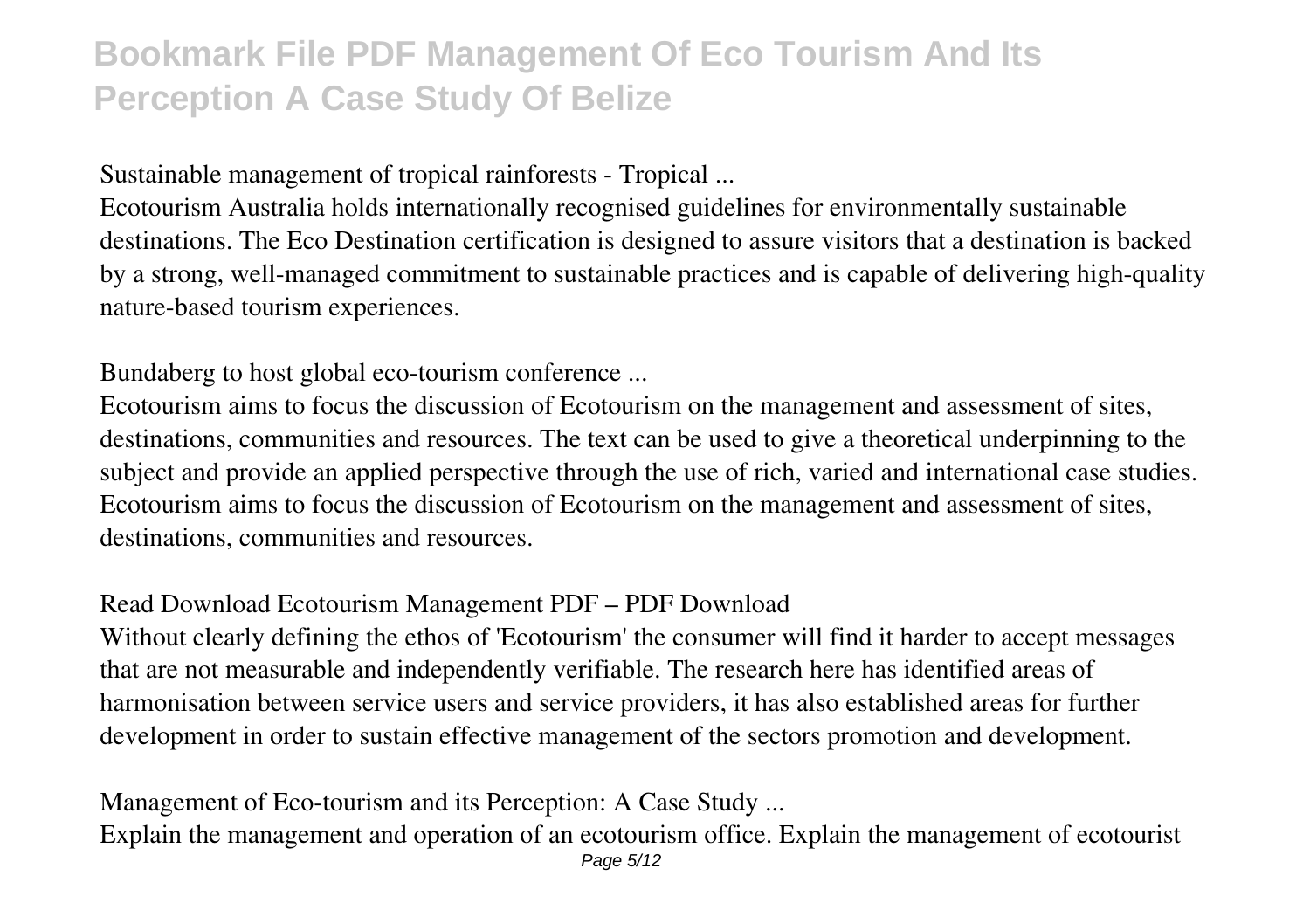accommodation facilities including: camp sites ; cabins ; caravans ; resorts ; Identify catering options for different ecotourism activities. Identify legal and statutory requirements for the establishment and operation of an ecotourism enterprise.

### ECOTOUR MANAGEMENT | Ecotourism Business Course

ND: Ecotourism Management. This is a management level qualification for any individual who is, or wishes to be, involved in meaningful contribution towards the development of responsible, human and environmentally friendly, naturally and commercially sustainable ecotourism. The individual will be able to develop, plan and operate and ecotourism enterprise incorporating the principles of sustainable use, traditionally knowledge and livelihoods whilst balancing these with sound environmental ...

### ND: Ecotourism Management | Durban University of Technology

Ecotourism Planning This involves the formulation of the Eco tourism Management Plan (EMP). That data collected in the Site Assessment phase and the corresponding recommendations shall be the inputs to the formulation of the Plan. 1.

Ecotourism planning and management process by trish vasquez Ecotourism can be conceptualized as a reconciliation of tourism and environmentalism. The environmentalist dimension of ecotourism involves environmental education and financial support of nature...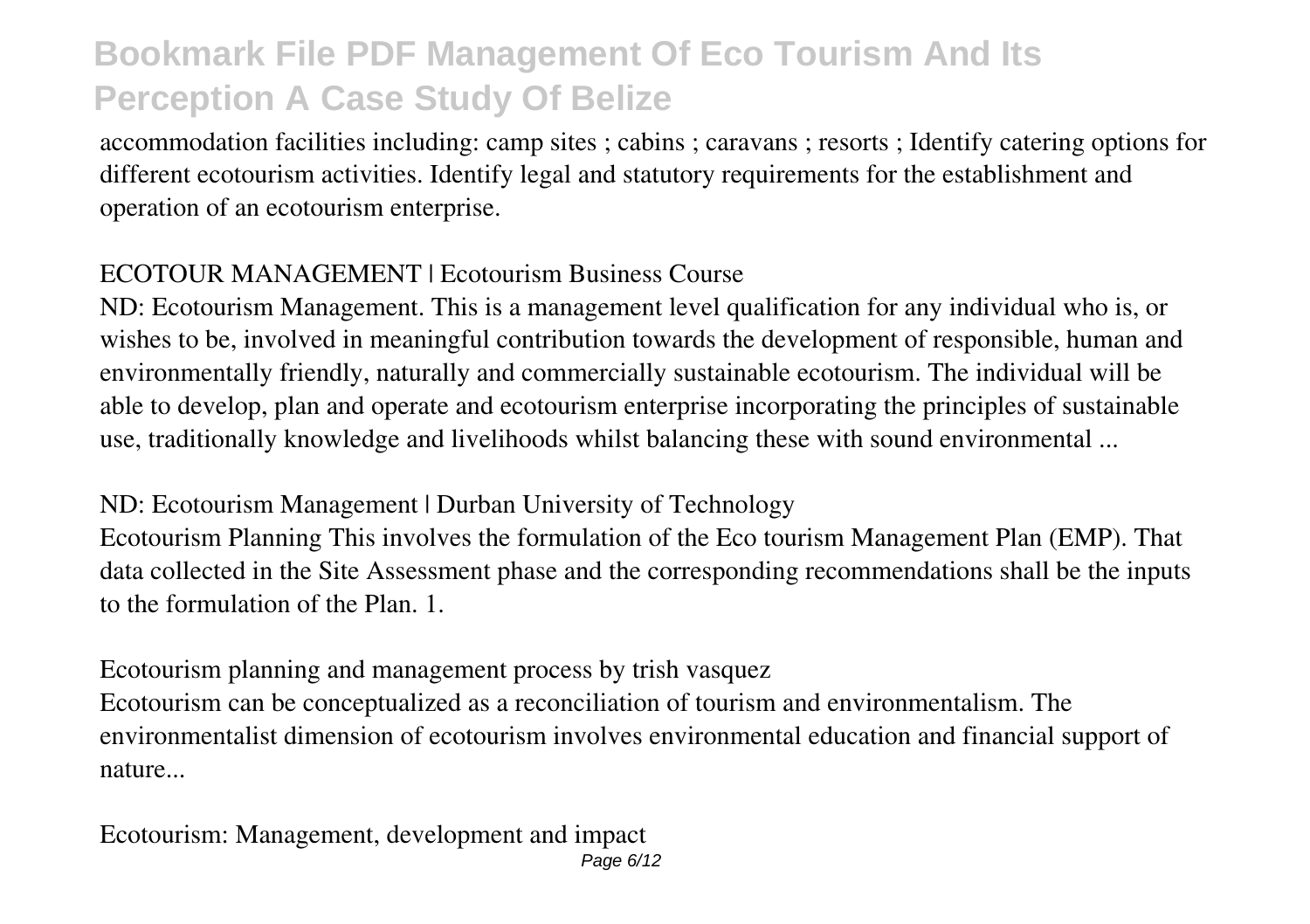Ecotourism can offer a viable combination of ecological and cultural protection, increase local awareness of the value of preserving the natural and cultural environments, and aid in economic development. However many sources suggest that most ecotourism efforts have focused towards advancing the economic objectives rather than protecting the very resources that attract visitors.

#### Ecotourism | Sustainable Tourism

Ecotourism has been widely championed by academics and practitioners as a potential contributor of conservation and development. However, others have questioned whether sustainability goals can be achieved through this form of tourism.

Stakeholder collaboration as a major factor for ...

The management of Ecotourism destination through policies of investment. The case of the Peneda-Geres National Park, Portugal. Ecotourism planning considerations in Eastern Central Europe. Responsible nature-based tourism planning in South Africa and the commercialisation of Kruger National Park. The development of responsible tourism ...

Tourism is a fast-growing and changing industry, which has become a driver of economic development in both developed and underdeveloped countries. While the tourism industry's potential for shared value creation and sustainable development is acknowledged, the concerns around the environmental and social pressures remain a challenge for businesses, organizations, and destinations. This is because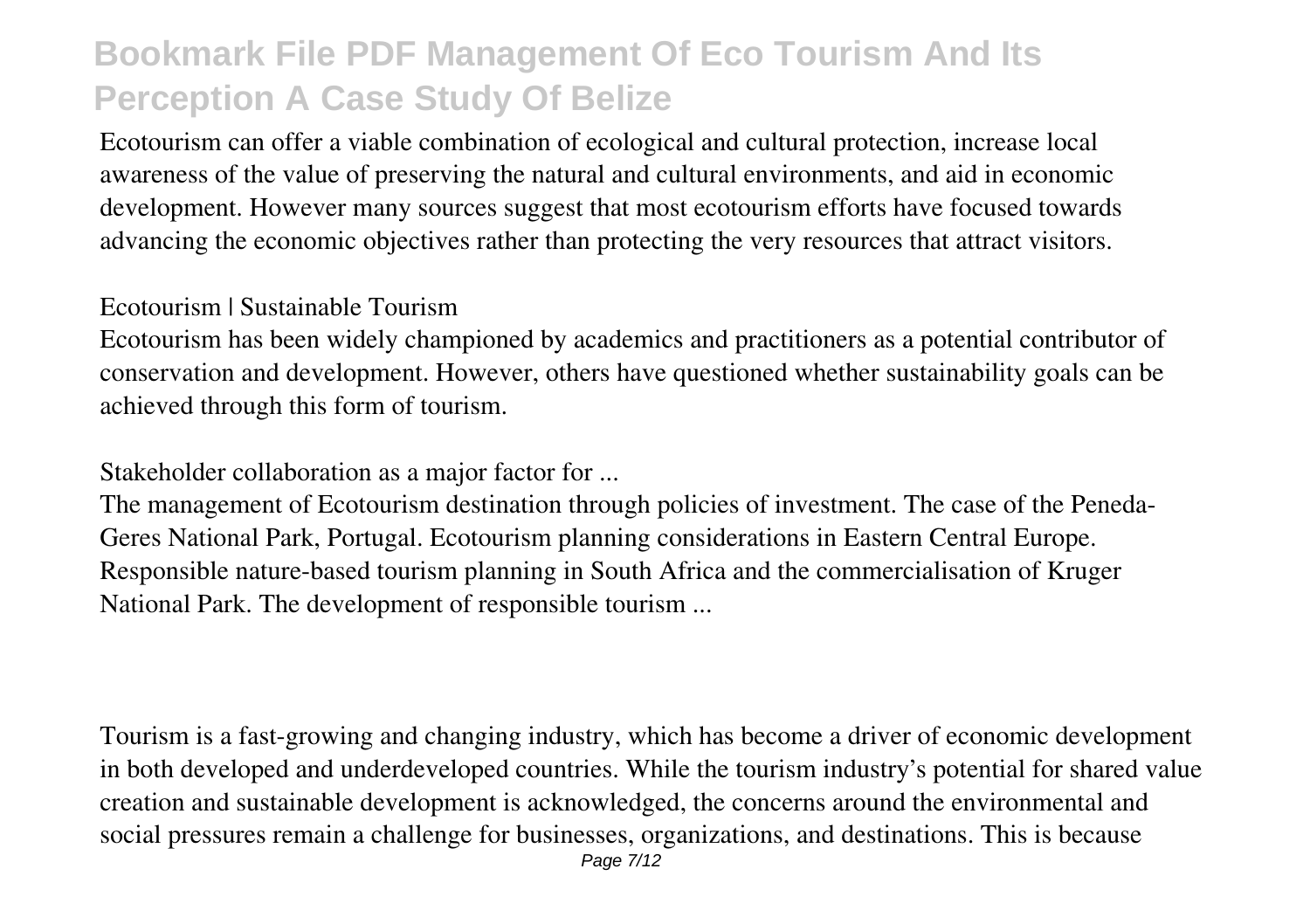sustainable tourism arguably conflicts with the predominant neoliberal structure of the economy and with the hierarchical, profit- and consumption-driven societies. The emphasis on competition, growth, and profitability may undermine economic viability itself by consuming unreproducible resources and by undermining the six essential elements—dignity, people, prosperity, social justice, planet, and partnership—that are conceptually linked to sustainable development. The crises recurrently challenging the global travel and tourism environment, including climate change, bushfires, extreme weather disasters, pandemics, and the financial crisis, show the weaknesses of neoliberal approaches and the collective economic dependency of countries on tourism that is vulnerable, if not completely unsustainable. This vulnerability asks for understanding that the collective future depends on developing entirely new approaches and interpretation of tourism to effectively respond to the human, societal, social, and climate challenges. This book offers a novel and original perspective entailing the application of a humanistic management approach to sustainable tourism, which is centered on the value of human life, the protection of human dignity and the promotion of well-being. Multiple theoretical approaches, methods, and practical cases, on an international scale, shed light on shared value creation and human dignity as a necessary condition for its achievement in different contexts. Implicitly and explicitly, they respond to the current urgency to implement strategies to recover from the worldwide impact of the pandemic crisis and to provide a vision of what tourism could and should be when it recovers. It will be of interest to researchers, academics, professionals, and postgraduates in the fields of management, sustainability, and tourism development.

Ecotourism, an emergent aspect of tourism, is considered one of the fastest growing industries in the world. According to the Economic Commission for Africa (2011), ecotourism is a panacea for Page 8/12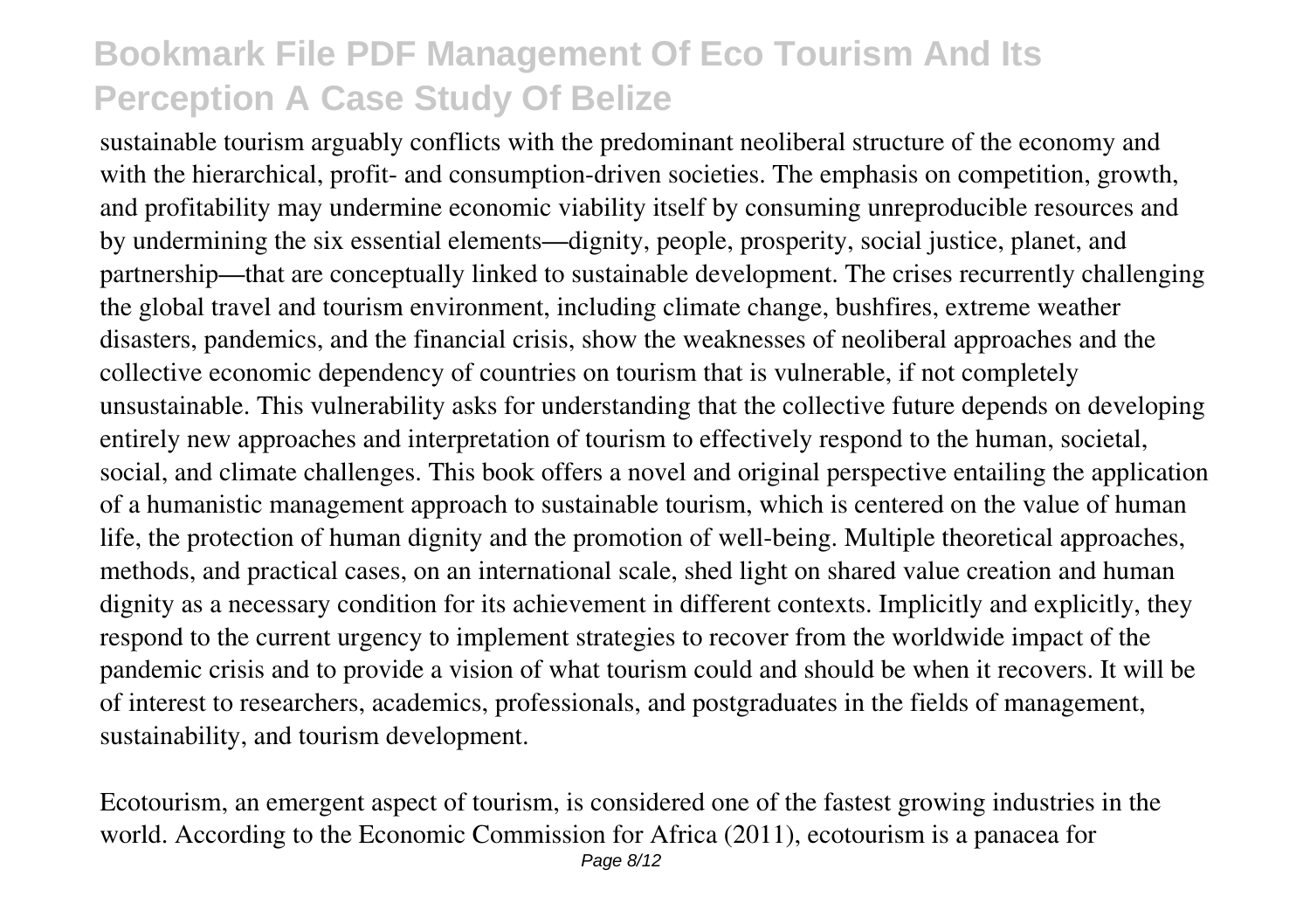promoting environmental conservation, socio-economic development and improving the living conditions of local people as well as sustaining their culture and traditions. This book discusses new research on the management, opportunities and challenges of ecotourism and sustainable tourism.

Ecotourism aims to focus the discussion of Ecotourism on the management and assessment of sites, destinations, communities and resources. The text can be used to give a theoretical underpinning to the subject and provide an applied perspective through the use of rich, varied and international case studies. Ecotourism aims to focus the discussion of Ecotourism on the management and assessment of sites, destinations, communities and resources. The text can be used to give a theoretical underpinning to the subject and provide an applied perspective through the use of rich, varied and international case studies.

Managing Sustainable Tourism tackles the tough issues within the tourism industry, such as impacts on the natural and built environment and concerns for the history, heritage, and culture of local communities to provide answers that produce positive and quality economic growth for the tourism industry. It offers practical policies and plans for fostering harmonious relationships among local communities, the private sector, not-for-profit organizations academic institutions, and governments at all levels, as well as developing management practices and philosophies for the protection of natural, built, and cultural environments while reinforcing positive and orderly economic growth. It also confronts and explains the challenges on the tourism industry with respect to overtourism, climate change and global warming. Since the second edition, there have been many important developments in the field of sustainable tourism, and this third edition presents updated research and information in the following ways: Updated content to reflect issues and trends, including new directions in sustainable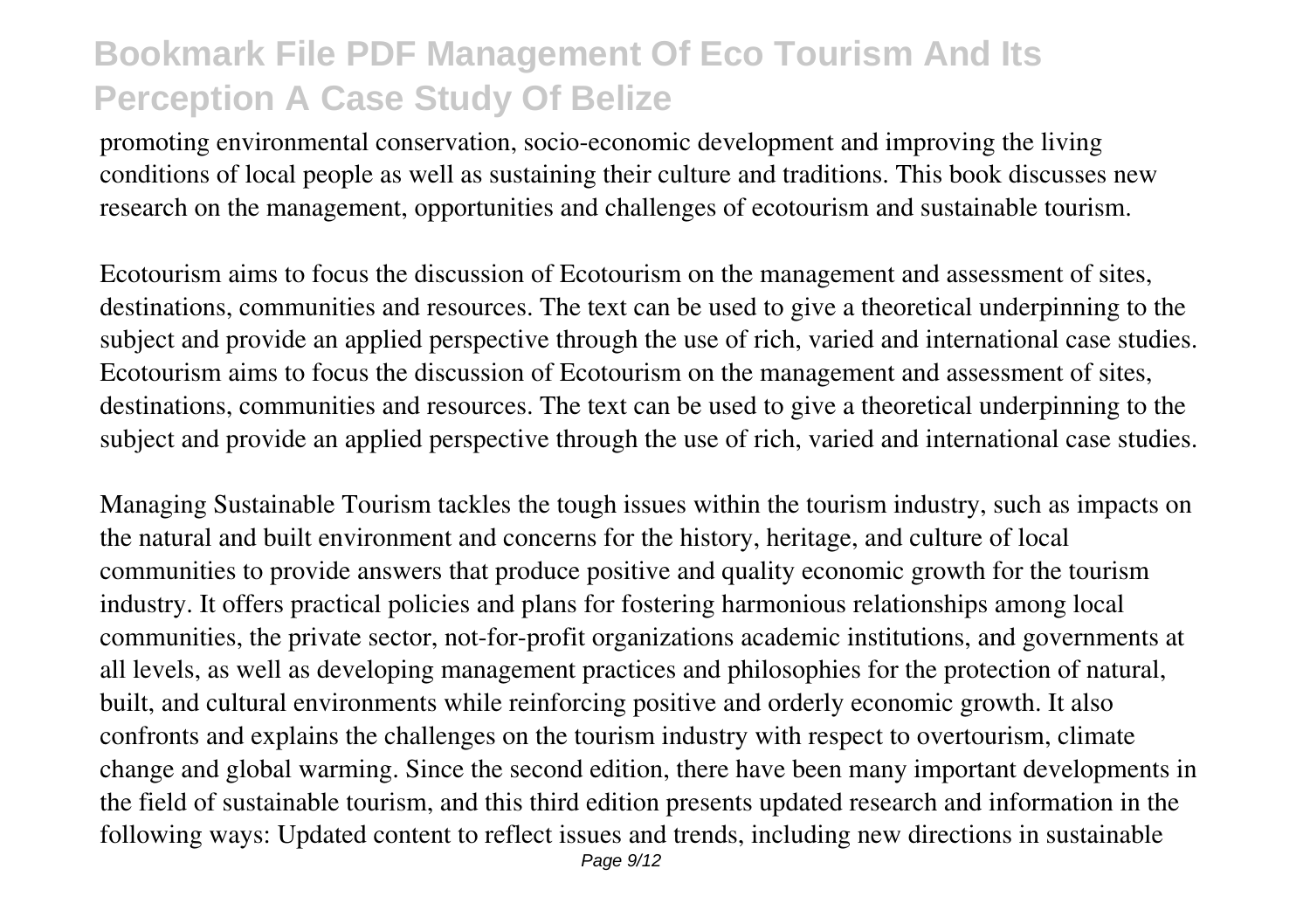tourism development; New and updated international case studies of successes and failures to reflect current challenges and practices; A partial history of sustainable tourism from ancient times to the present; New concepts in sustainable tourism practices such as overtourism and undertourism; Transformative leadership and policies and their impact on sustainable tourism development. This volume provides a wealth of information and guidance on managing sustainable tourism and it will be invaluable to educators, students, developers, entrepreneurs, strategic planners and policymakers.

Drawing on case studies from Pacific Islands, Africa, Latin America and Southeast Asia, this book examines ecotourism enterprises controlled by indigenous people in tribal reserves or protected areas. It compares indigenous ecotourism in developed and developing counties and covers cultural ecotours, ecolodges, and bungalows, hunting and fishing tours, cultural attractions and other nature-based facilities or services.

The Encyclopedia of Ecotourism provides an expert, state-of-the-art and comprehensive knowledge base of the rapidly growing global ecotourism sector. It is divided into eight major sections, and contains 41 chapters, individually authored by international researchers and practitioners in ecotourism. Each chapter combines theory and practice in a complementary way. The scope of the encyclopedia includes definitions and other contextual material, regional perspectives, venues, impacts, planning and management considerations, and issues associated with ecotourism businesses, research and training.

Stakeholders Management and Ecotourism looks at the thematic area of stakeholder management within the concept of ecotourism. It reviews the paradoxes that exist within the stakeholder relationships, Page 10/12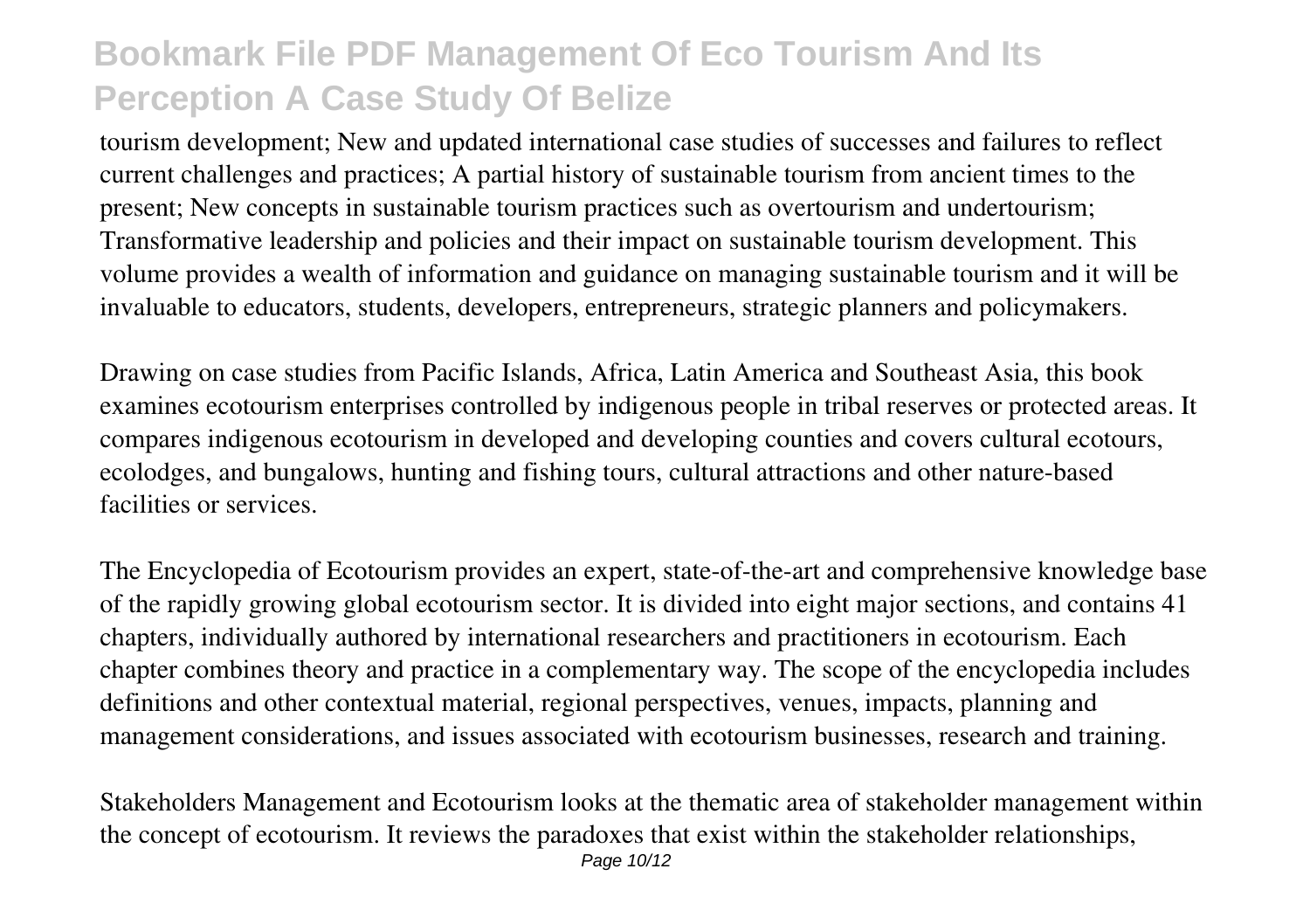ranging from building community resilience, collaboration aspects, measurement grids, product development, governance matters and managing conflict. It highlights, through its chapters, the diversity of issues as well as their possible solutions. This book will be of interest to students, practitioners as well as to faculty that do research in these areas. The collection of chapters in this book can be used to give a theoretical underpinning to stakeholder management within ecotourism and provide a global applied perspective through the use of the case studies from an intellectual group of academics and practitioners. The chapters in this book were originally published as a special issue of the Journal of Ecotourism.

Sustainable tourism is attracting enormous attention today throughout the world. This book provides an up-to-date, comprehensive coverage of the practice and management of the subject. It offers a range of definitions of sustainable tourism from different sectors of tourism and different parts of the world. Key issues and current debates are also discussed and a range of examples of sustainable tourism management practice are given. The book is designed to be interactive, with group and individual exercises and discussion points to further understanding of the subject

A critical insight into the diverse socio-cultural, political, economic and ecological contexts of the global whale-watching industry.

'Ecotourism' plays a significant role in the economic sustainability of the Belizean economy. It is the understanding and perceptions of the tourist and tourism service providers towards 'Ecotourism' that will facilitate the continuation of the successful expansion of this market sector. This paper shows that there is a distinct lack of understanding regarding the definition of the term 'Ecotourism" and the variance in